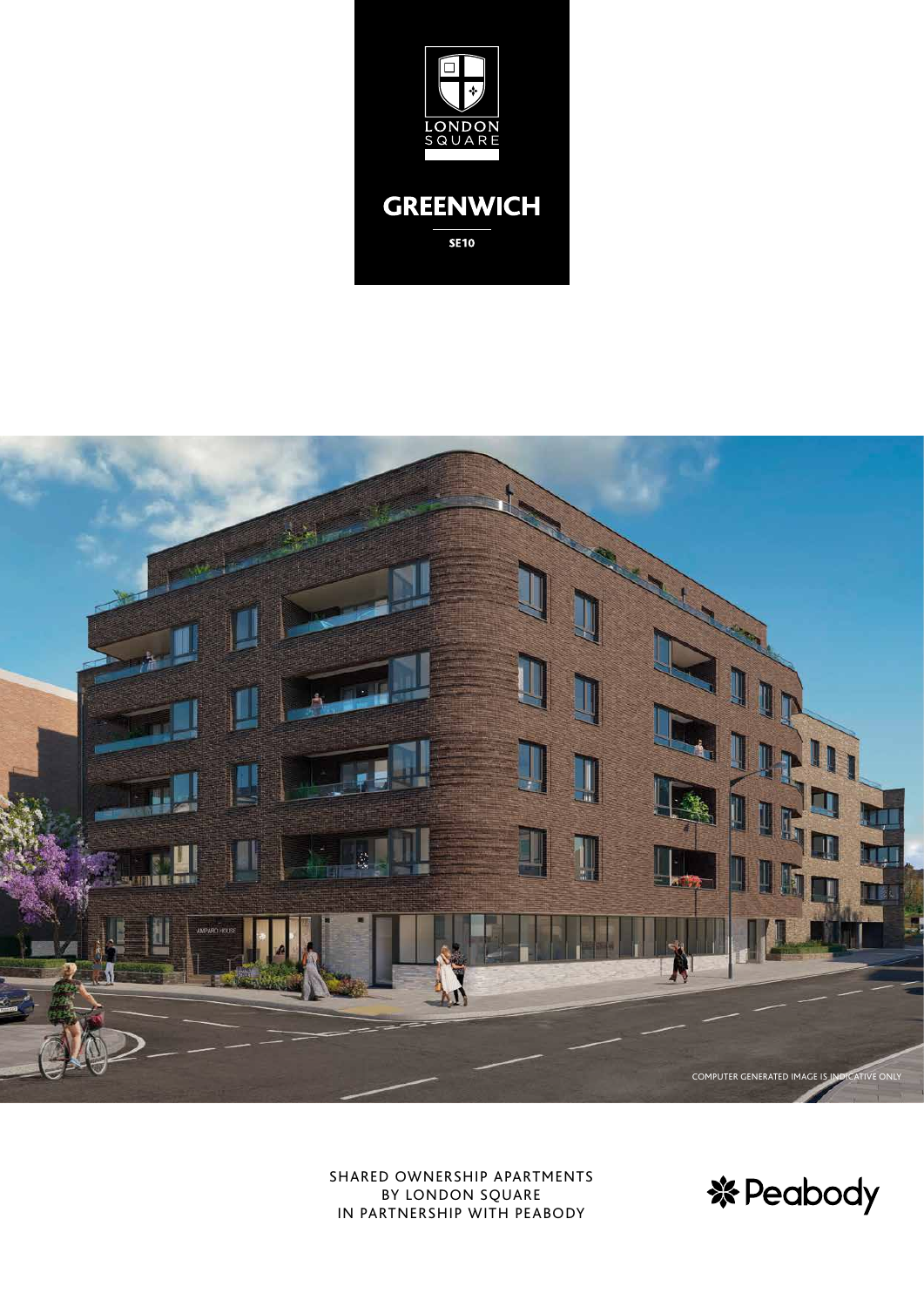| <b>KEY</b> |   |                   |
|------------|---|-------------------|
| <b>SC</b>  |   | Service Cupboard  |
| ς          |   | Store             |
| 画          | - | Fitted Wardrobe   |
| i Wi       | - | Optional Wardrobe |
| <b>WD</b>  |   | Washer Dryer      |



ONE BEDROOM APARTMENT

THE ARUNDEL



PLOT 3

# ONE BEDROOM APARTMENT

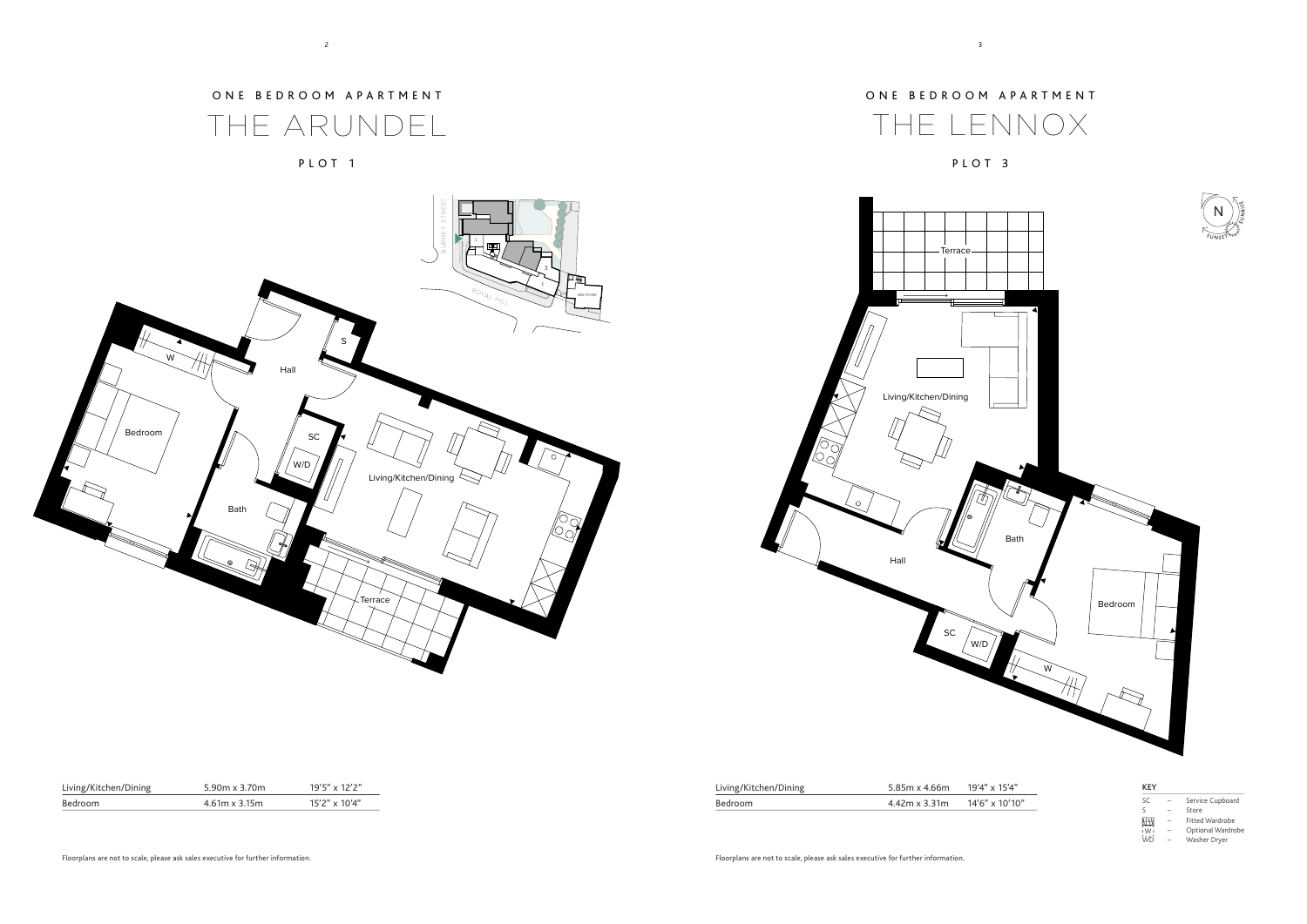

## GENERAL

- • Charcoal Grey timber veneer entrance door
- • White flush internal doors with contemporary matt black ironmongery
- • Underfloor heating throughout
- • Herringbone amtico spacia flooring to the hallway, living, dining, kitchen area\*
- • A choice of carpet to the bedrooms\*
- • Fitted wardrobe with full height hinged doors to the principal bedroom in a choice of colour options\* with long length vertical matt black handle bars
- White painted walls and ceilings throughout with bathrooms and en-suites in a feature grey colour
- • Freestanding washer dryer located in hall cupboard
- • Paved balcony or terrace where applicable
- • Aluminium windows and patio doors, sliding doors where applicable

### ELECTRICAL

- Door entry system via mobile phone
- • Security locks to windows, balcony, terrace
- • Hardwired smoke alarms and detection
- • Heat detection to the kitchen
- • The development adopts the Gold standard Secured by Design initiative
- • Ten year NHBC Warranty
- • 2 year London Square Customer Service Warranty

- • Two tone kitchens with base and tall units in a choice of matt lacquered laminate colour ways with matt black bar handles and handleless wall units in a contrasting timber grain resin matt finish
- • A choice\* of Silestone worktops with full height silver mirrored splashback
- • LED strip lighting fitted to the underside of wall units
- • Stainless steel underslung sink with single level matt black mixer tap
- • Siemens stainless steel integrated single oven
- • Siemens stainless steel integrated microwave
- • Siemens black glass induction hob
- • Integrated fridge /freezer
- • Integrated dishwasher (slimline where applicable)
- Integrated concealed extractor
- • Stainless steel sockets with black inserts above kitchen worktop. White screwless sockets and switches throughout the remainder of the apartment
- • USB port to the principal bedroom and second bedrooms either side of the bed, living room to sofa location and a further port fitted above the kitchen worktop



- • Recessed downlights throughout with pendant lighting to the bedrooms
- • Communal aerial and wired for SkyQ,Virgin Media, BT and Hyperoptic connections with data points in living area and all bedrooms.
- • Designated work from home station with power and data
- • External light to balcony/terrace

### SECURITY & PEACE OF MIND

### KITCHEN

### BATHROOM

- • Large format vertical tiling with a feature tile strip in a choice of two colour ways\*
- • Semi recessed basin set within a silestone vanity shelf available in a choice of colour options\*
- Bespoke framed mirror with feature shelf below in an option of colour finishes\* and LED strip lighting to underside. (Mirrored cabinet in 1 bed with no En-suite)
- • Wall hung WC with soft close lid and dual flush plate in matt black finish
- • Single ended bath with shower overhead. Fixed ceiling mounted square shower head, hand held shower, thermostatic controls and hinged glass shower screen
- • Feature tiled niche within the shower enclosure with pin light
- • Matt black Vado brassware
- • Black ladder heated towel rail



### COMMUNAL

- • Lift and Stair access to all floors
- • Communal landscaped courtyard
- Cycle store
- • Refuse store
- • Concierge